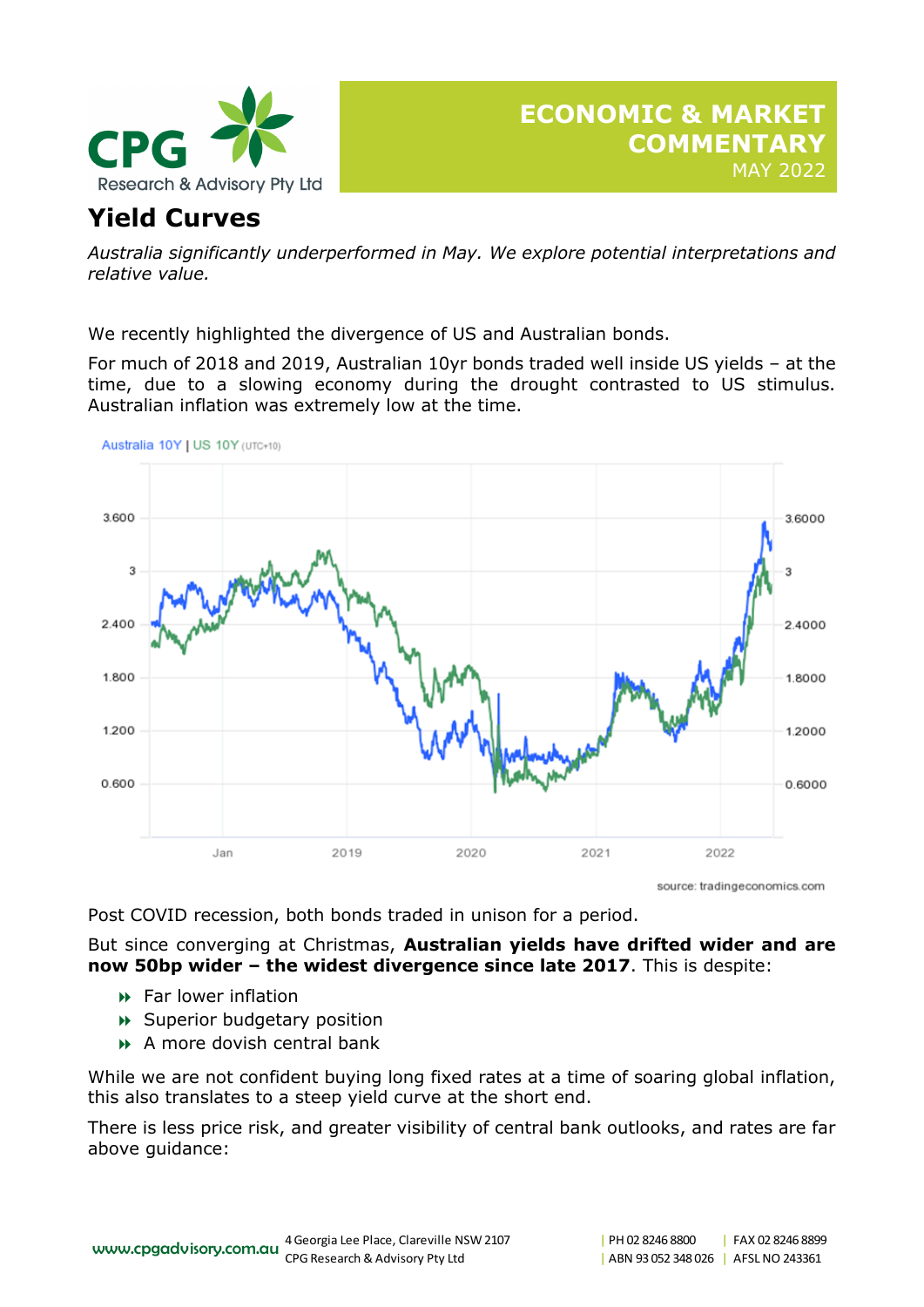

It appears that **some consensus is forming**, and markets now have a view: *At what level is the economic damage so great that central banks cannot go any further?* In Australia, that level is *just above 3½% - in USA it is between 3-3½%*.

This would mean that *inflation doesn't matter, other than directionally*. Central banks can't fix inflation, so they won't try – **this isn't the Volcker era**.

If **inflation doesn't matter**, that explains why bond yields are suddenly much higher in Australia than in USA, despite a core CPI of 3.7% compared to USA's 6.2%. Even Germany's core inflation is marginally higher than Australia's, but German bunds are just 1.13% compared to Australia's 3.43%.

*So what determines the different equilibrium interest rates, as markets see them?* 

- **Australia and other commodity exporters** have some offsetting benefits from the current economic shock, and **could avoid recessions**. Yields are a lot higher in Mexico; Indonesian yields are more than 4% above Thailand.
- **Policy cycle** Australia is probably moving into a period of government expansion. Incoming governments have a large backlog of policy ideas. Those ideas are never "*Let's raise taxes and just use the money to shrink the deficit*." (At least if they are, they never get elected.) Conversely, **USA is likely to face austerity in 2023** under a Republican Congress with a Democratic President (the only combination that ever brings fiscal conservatism).
- A **less hawkish central bank**, with the RBA only moving rates ones (by +25bp to 0.35%). Canada, UK and USA are all at 1% and have normalised 50bp moves. The RBNZ is at 3% after its most recent moves have been 2x50bp. Markets may believe that going hard and early will result in a lower target than getting even further **behind the curve**.

After the GFC, "*bad news was good news*" as it kept interest rates supportive. *This is different, where bonds rallying likely reflects economic pessimism.*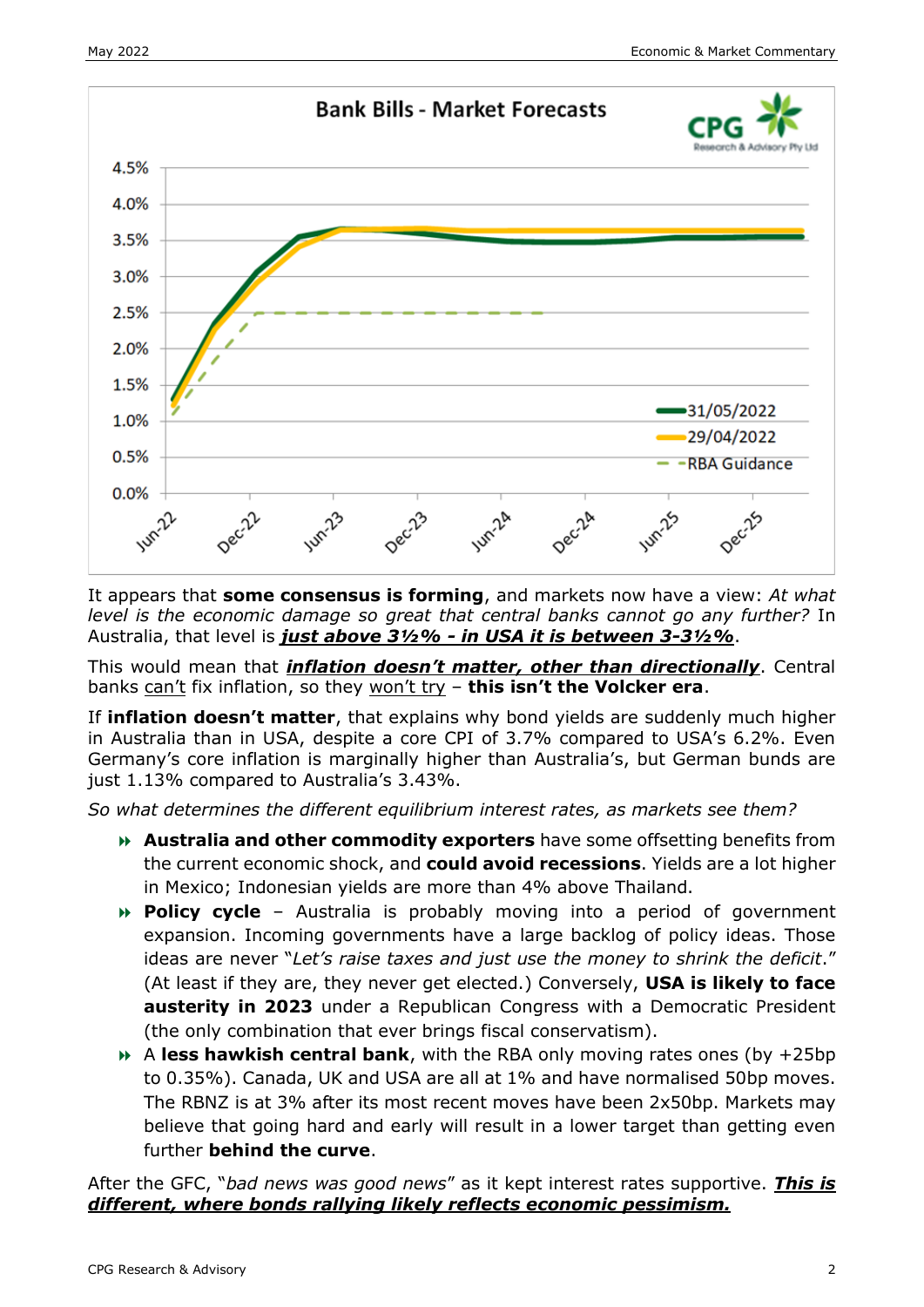# **Leading Markets**

Stocks stabilised despite recession fears. The US Dow Jones and S&P500 were almost flat at  $+0.3\%$  and  $+0.2\%$  but the NASDAQ fell -1.9%. MSCI World ex-AUS returned -0.2% in local terms.

Emerging Markets added +0.4% in \$US, with Latin America and China A strong. Frontier slumped -6.4% after sharp falls in Kazakhstan, Vietnam and Pakistan.

US 10-year bonds reached a cyclical high 3.2% before closing at 2.86% (-8bp). High yield eased to 422bp spread (+22bp) having almost reached +500bp.

# **Other Highlights**

COVID19 deaths passed 6.3m (+50k, *vs* +85k in April as the northern hemisphere warmed), from 533m reported cases  $(+20m)$ . The world reached 60% 2<sup>nd</sup> vaccination  $(+1%)$ .

US unemployment was steady at 3.6% in April with non-farm Payrolls also an unchanged +428k. Participation eased to 62.2% (-0.2%). Youth unemployment was 7.9% (-0.3%). Q1 GDP second estimate was -0.35% actual (-1.5% p.a.).

Inflation eased to  $+8.3\%$  YoY (-0.2%) after a +0.3% month; core inflation eased to +6.2% (-0.3%), both off 40+ year highs. Retail sales rose +0.9%.

Eurozone prices rose +0.6% in May to a record +8.1% YoY, with energy +39% YoY. Core CPI jumped to +4.4%, also a record, up +0.9% MoM. Retail sales fell - 0.4%. The Russian rouble is +23% YTD, prompting Europe to further restrict energy imports but likely increasing the risk of recession.

China reopened at month end after 2 months of rolling COVID lockdowns. Earlier, Services PMI fell to 36 – the lowest outside the first COVID19 showdown. Unemployment rose to 6.1% (+0.3%) and inflation increased to 2.1% (+0.6%). The trade balance improved to +\$US51bn, from  $+47$ bn.

Japanese inflation reached 2½% (*vs* 1.2% in March) after  $+0.4\%$  MoM, the first time since the 2014 Abenomics spike that the BoJ has achieved its 2% inflation target.

### **Domestic**

The RBA's May meeting raised rates by +0.25%, the first since 2010, as the RBA conceded inflation is not transitory.

As expected, the election produced a majority Labor government – with the final seat a spare to allow them to provide a Speaker. Their agenda will involve a massive expansion of government.

New COVID19 cases hovered around 50k / day with deaths rising to 50 / day (a 0.1% case fatality rate).

2-year yields soared to 2.74%, from 2.56%. 10-year bonds closed 3.35% (+11bp) after hitting 3.60% intra-month.

The ASX200 returned -2.6% with the Small Ordinaries -1.5%.

The wage price index rose +0.7% QoQ to be +2.4% YoY.

Overseas travel rose to 600k, compared to a pre-COVID peak of 2.2m.

CoreLogic reported -0.1% from property in May as buyers digested a rate increase, led lower by east coast capitals. The capitals still average +12% YoY.

Unemployment remained 3.9% matching 48-year lows, with 66.3% participation (-0.1%). Employment rose +4k (but fulltime +92k) to 13.4m, +399k YoY. Underemployment fell -0.2% to 6.1%. Youth unemployment rose to 8.8%  $(+0.5\%)$ . Hours worked rose  $+1.3\%$ .

Mineral exploration rose +4.7% to \$969m.

The current account surplus weakened to \$5.7bn (-24%). 2021's foreign liability eased to \$809bn *vs* \$992bn in 2020. March's trade surplus rose to \$9.3bn  $(+25%)$ .

Retail sales were +0.9% in April. Building approvals fell -2.4% and are -32% YoY.

# **Commodities and Currency**

WTI oil rose to \$US114/bbl (+11%). Gold fell to \$US1836/oz (-3.2%). Iron ore slid to \$US139/t (-2.2%).

Base metals slumped with Nickel -10.7%, Zinc -5.6%, Aluminium -7.3%, Copper -3.3% and Tin -14.5%.

\$A recovered to US71.87c (+1.8%).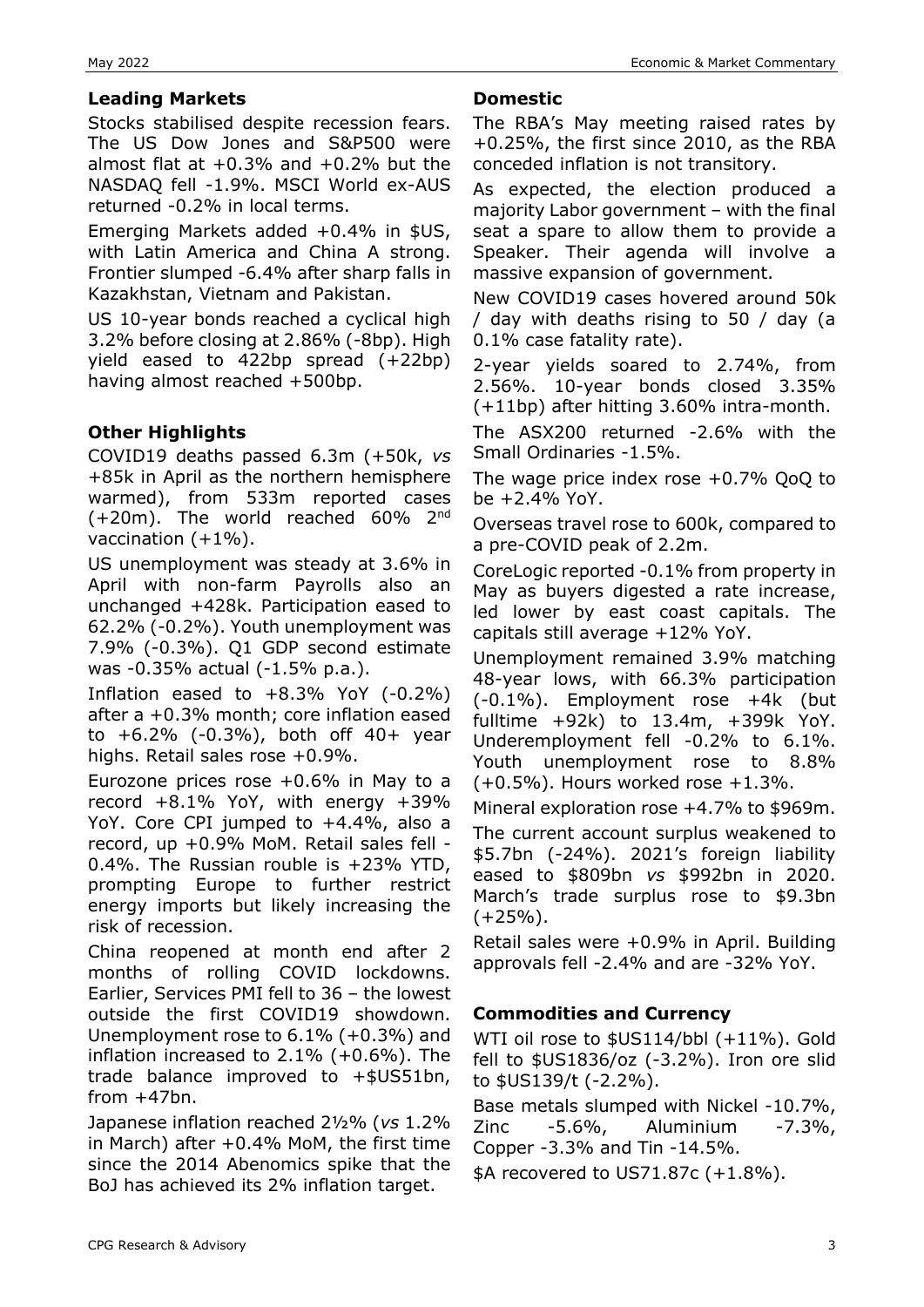# **KEY FINANCIAL MARKET DATA – AS AT 31ST MAY 2022 (UNLESS SPECIFIED)**

### **Interest Rate Markets**

| <b>Index Performance</b>      | 1 month        | 3 months       | 6 months       | 1 year | 2 year | 3 year | 5 year |
|-------------------------------|----------------|----------------|----------------|--------|--------|--------|--------|
|                               |                |                |                |        | p.a.   | p.a.   | p.a.   |
| Bloomberg AusBond Bank        | 0.03%          | 0.02%          | 0.04%          | 0.05%  | 0.06%  | 0.36%  | 0.97%  |
| <b>Key Rates</b>              | $May-22$       | <b>Apr-22</b>  | <b>Mar-22</b>  |        |        |        |        |
| Australian Cash Rate          | 0.35%          | 0.10%          | 0.10%          |        |        |        |        |
| 90 day BBSW                   | 1.18%          | 0.71%          | 0.23%          |        |        |        |        |
| 3 Yr Commonwealth Bonds       | 2.98%          | 2.83%          | 2.29%          |        |        |        |        |
| 10 Yr Commonwealth Bonds      | 3.35%          | 3.24%          | 2.77%          |        |        |        |        |
| CDX North American 5 Yr CDS   | 79bp           | 84bp           | 66bp           |        |        |        |        |
| <b>iTraxx Europe 5 Yr CDS</b> | 87bp           | 90bp           | 73bp           |        |        |        |        |
| iTraxx Australia 5 Yr CDS     | 108bp          | 97bp           | 86bp           |        |        |        |        |
| <b>US Fed Funds Rate</b>      | $0.75 - 1.00%$ | $0.25 - 0.50%$ | $0.25 - 0.50%$ |        |        |        |        |
| US 10 Yr Bond Rate            | 2.85%          | 2.94%          | 2.35%          |        |        |        |        |

### **Equity Markets**

| <b>Domestic</b>             | 1 month  | 3 months | 6 months  | 1 year   | 2 year      | 3 year      | 5 year      |
|-----------------------------|----------|----------|-----------|----------|-------------|-------------|-------------|
|                             |          |          |           |          | <b>p.a.</b> | <b>p.a.</b> | <b>p.a.</b> |
| <b>S&amp;P/ASX 200 TR</b>   | $-2.60%$ | 3.21%    | 1.44%     | 4.84%    | 15.95%      | 7.85%       | 8.84%       |
| S&P/ASX Small Ordinaries TR | $-7.01%$ | $-3.58%$ | $-11.02%$ | $-4.56%$ | 9.98%       | 5.50%       | 8.49%       |
| S&P/ASX 200 A-REIT TR       | $-8.73%$ | $-7.06%$ | $-10.55%$ | 3.27%    | 13.37%      | 2.25%       | 5.66%       |

| <b>International</b>             | 1 month  | 3 months  | 6 months  | 1 year    | 2 year | 3 year | 5 year |
|----------------------------------|----------|-----------|-----------|-----------|--------|--------|--------|
|                                  |          |           |           |           | p.a.   | p.a.   | p.a.   |
| US: S&P 500 (\$US)               | 0.18%    | $-5.16%$  | $-8.85%$  | $-0.30%$  | 18.28% | 16.44% | 13.38% |
| US: NASDAQ (\$US)                | $-1.93%$ | $-11.96%$ | $-21.96%$ | $-11.53%$ | 13.64% | 18.44% | 15.34% |
| MSCI World Acc. (Local Currency) | $-0.23%$ | $-4.23%$  | $-7.82%$  | $-1.36%$  | 16.22% | 13.01% | 10.03% |
| MSCI World Acc. (AUD)            | $-0.86%$ | $-4.63%$  | $-10.30%$ | 2.71%     | 11.29% | 11.35% | 10.54% |
| <b>FTSE 100 (£)</b>              | 1.13%    | 3.34%     | 9.81%     | 12.40%    | 15.89% | 5.79%  | 4.17%  |
| MSCI Emerging Markets (\$US)     | $-0.50%$ | $-6.22%$  | $-11.15%$ | $-13.49%$ | 5.84%  | 3.79%  | 4.57%  |

### **Fixed Interest Markets**

| <b>Bonds</b>                  | 1 month  | 3 months | 6 months  | 1 year   | 2 year      | 3 year   | 5 year |
|-------------------------------|----------|----------|-----------|----------|-------------|----------|--------|
|                               |          |          |           |          | <b>p.a.</b> | $p.a.$   | p.a.   |
| Bloomberg Global Agg TR AUD   | $-0.66%$ | $-7.04%$ | $-12.21%$ | $-6.35%$ | $-8.40%$    | $-2.57%$ | 0.83%  |
| Bloomberg AusBond Composite   | $-0.89%$ | $-6.02%$ | $-8.02%$  | $-8.54%$ | $-4.95%$    | $-1.76%$ | 0.99%  |
| ICE BofA US High Yield TR USD | 0.25%    | $-4.29%$ | $-6.02%$  | $-5.00%$ | 4.60%       | 3.16%    | 3.42%  |

| Data*                         |       | <b>Current Period</b> |       | <b>Previous Period</b> |  |  |
|-------------------------------|-------|-----------------------|-------|------------------------|--|--|
| Employment Data               |       |                       |       |                        |  |  |
| <b>Employment Growth</b>      | April | 4,000                 | March | 17,900                 |  |  |
| <b>Unemployment Rate</b>      | April | 3.90%                 | March | 4.00%                  |  |  |
| Participation Rate            | April | 66.30%                | March | 66.40%                 |  |  |
| Lending Finance               |       |                       |       |                        |  |  |
| <b>Housing Finance</b>        | April | $-6.40%$              | March | 1.60%                  |  |  |
| Personal Finance              | April | $-3.70%$              | March | $-0.40%$               |  |  |
| <b>Business Finance</b>       | April | $-8.50%$              | March | 23.60%                 |  |  |
| Other                         |       |                       |       |                        |  |  |
| Balance on goods and services | April | 10,495m               | March | 9,738m                 |  |  |
| Retail Sales                  | April | 0.90%                 | March | 1.60%                  |  |  |
| <b>Building Approvals</b>     | April | $-2.40%$              | March | $-18.50%$              |  |  |

"All data is seasonally-adjusted.